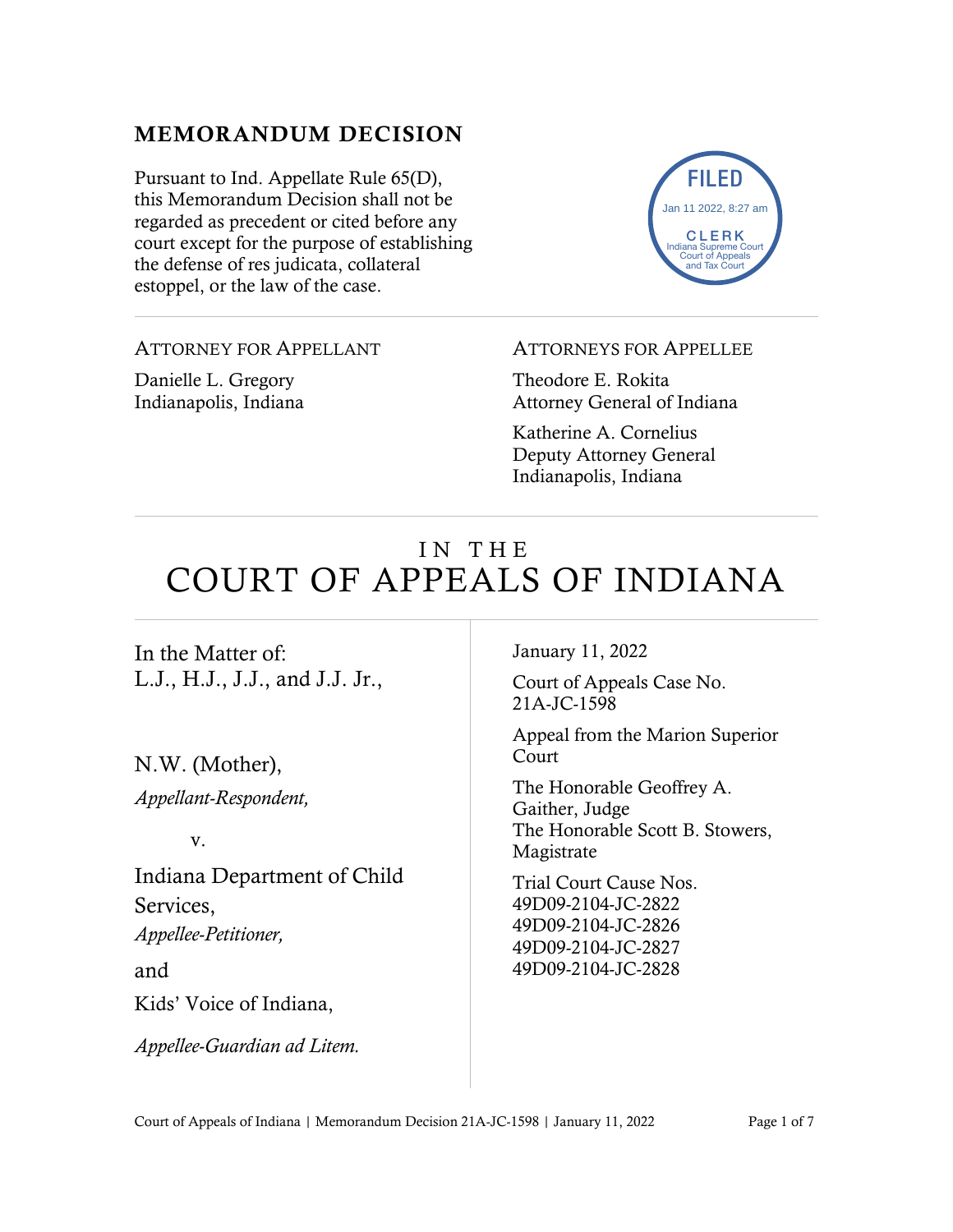#### Weissmann, Judge.

[1] N.W.'s four young children—two toddlers and twin infants—were found to be children in need of services (CHINS) after the toddlers were discovered unattended on Indianapolis streets while clad in little more than their diapers. The trial court ordered N.W. (Mother) to undergo a psychological evaluation and random drug screens. Mother appealed, claiming those requirements were inappropriate because DCS presented no evidence that she was a person with drug or mental illness issues. As the record contains evidence establishing Mother's drug history and concerns about her cognition, we find the trial court's actions reasonable and affirm.

### Facts

- [2] In March 2021, two of Mother's children, then nearly 2 and 3 years old, were discovered outside a motel room where Mother and the children's father (Father) were sleeping with their twin infants. The toddlers were clad only in tshirts and dirty diapers. Mother and Father did not know how the children escaped the room, although they speculated that the children turned over a trash can and stood on it to reach the door lock. The DCS investigator was concerned that the parents were impaired, but Mother and Father refused a drug screen.
- [3] Mother and Father offered conflicting reasons as to why they were in the motel room. The DCS investigator who visited their apartment found feces on the

Court of Appeals of Indiana | Memorandum Decision 21A-JC-1598 | January 11, 2022 Page 2 of 7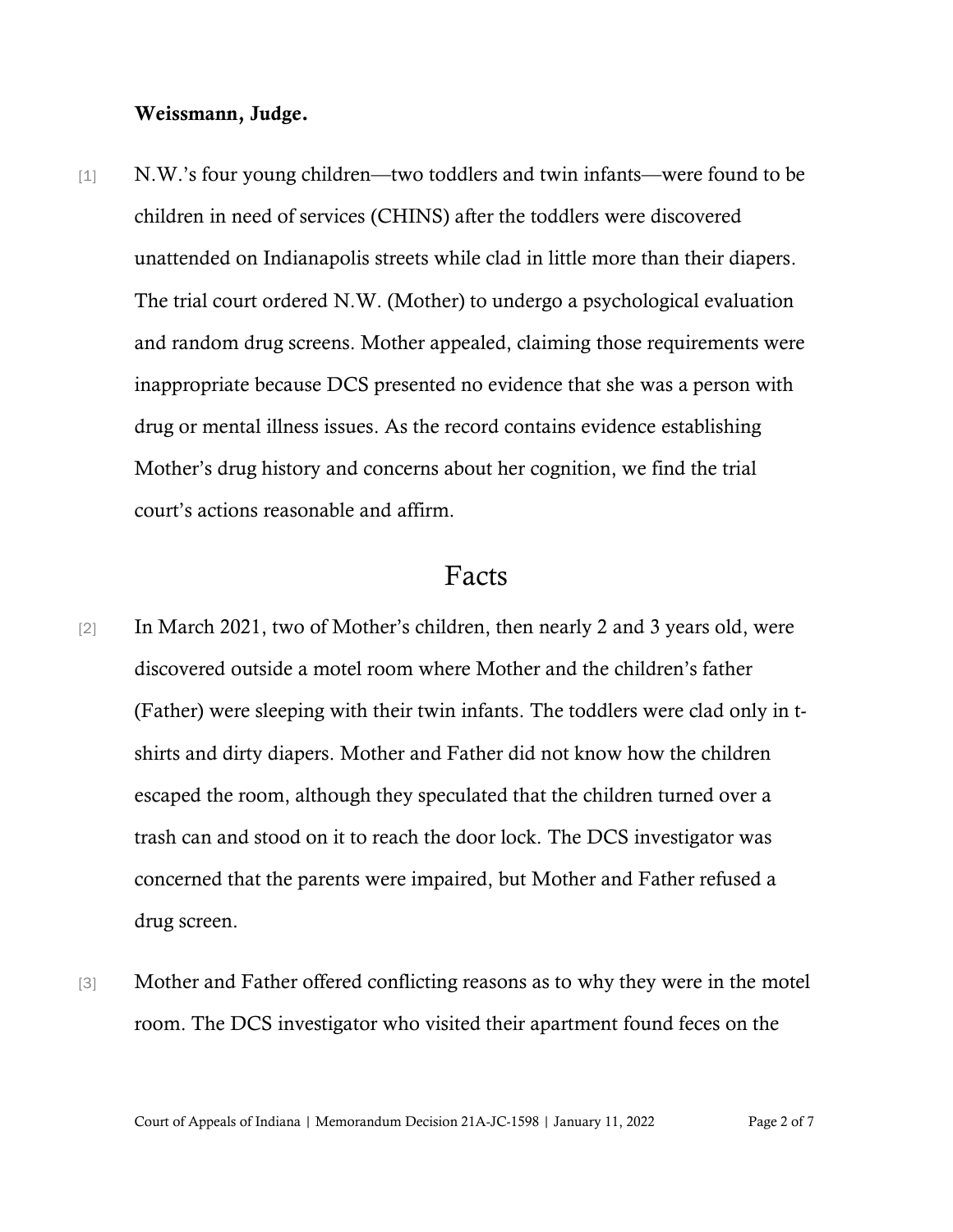walls and no furniture. When confronted about these conditions, Mother and Father claimed their apartment had been burglarized.

- [4] Nine days later the toddlers were found at 2 a.m. in the middle of a street near a different motel where Mother and Father were staying with the children. Although the temperature was in the 50s, the oldest child was wearing a t-shirt and a diaper soaked in urine. The other was wearing only a diaper full of feces and urine. Mother told police that one of the toddlers must "have crawled up on the car seat and stood on the handle and unlatched the latch and opened the door." Tr. Vol. II, p. 51. Mother and Father were arrested on charges of neglect of a dependent. When a DCS investigator visited them in jail, Mother and Father refused drug screens.
- [5] Mother and Father's four children were removed and placed in foster homes, with the toddlers together in one home and the twin infants in another. The infants, then about a year old, were found to be developmentally delayed. They only drank from a bottle, which they were unable to hold, and would not eat solid foods. The backs of their heads were flat, and they could not sit up by themselves, crawl, or walk.
- [6] After a factfinding hearing, the trial court determined all four children were CHINS. Over Mother's objection, the trial court ordered Mother, among other things, to undergo random drug testing and a psychological evaluation. Mother appeals.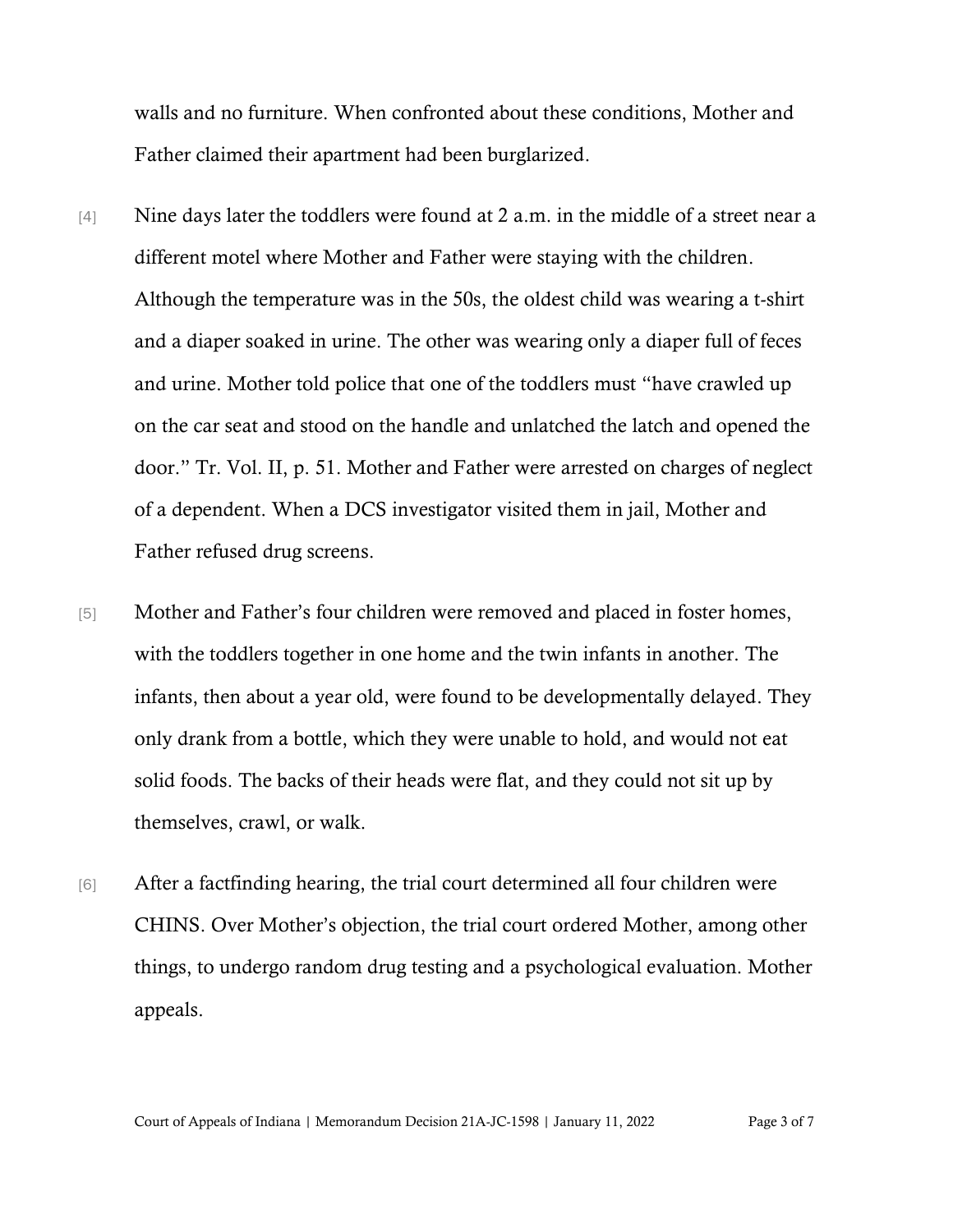## Discussion and Decision

[7] Mother does not challenge the CHINS determination; she challenges only the trial court's order requiring random drug tests and a psychological evaluation. Mother contends the record does not establish any need for those services. Contrary to Mother's assertions, the record establishes Mother has a substance abuse history and potential cognitive issues that justified the trial court's order.

# I. Applicable Law

[8] At issue is Indiana Code § 31-34-20-3, which provides:

If the juvenile court determines that a parent, guardian, or custodian should participate in a program of care, treatment, or rehabilitation for the child, the court may order the parent, guardian, or custodian to do the following:

(1) Obtain assistance in fulfilling the obligations as a parent, guardian, or custodian.

(2) Provide specified care, treatment, or supervision for the child.

(3) Work with a person providing care, treatment, rehabilitation for the child.

(4) Participate in a program operated by or through the department of correction.

[9] The CHINS court has broad discretion in choosing the programs and services that it orders parents to complete. *In re A.C.*, 905 N.E.2d 456, 464 (Ind. Ct. App. 2009). But the requirements must relate to some behavior or circumstance revealed by the evidence. *Id.* Forcing unnecessary requirements upon parents whose children have been adjudicated as CHINS could set the parents up for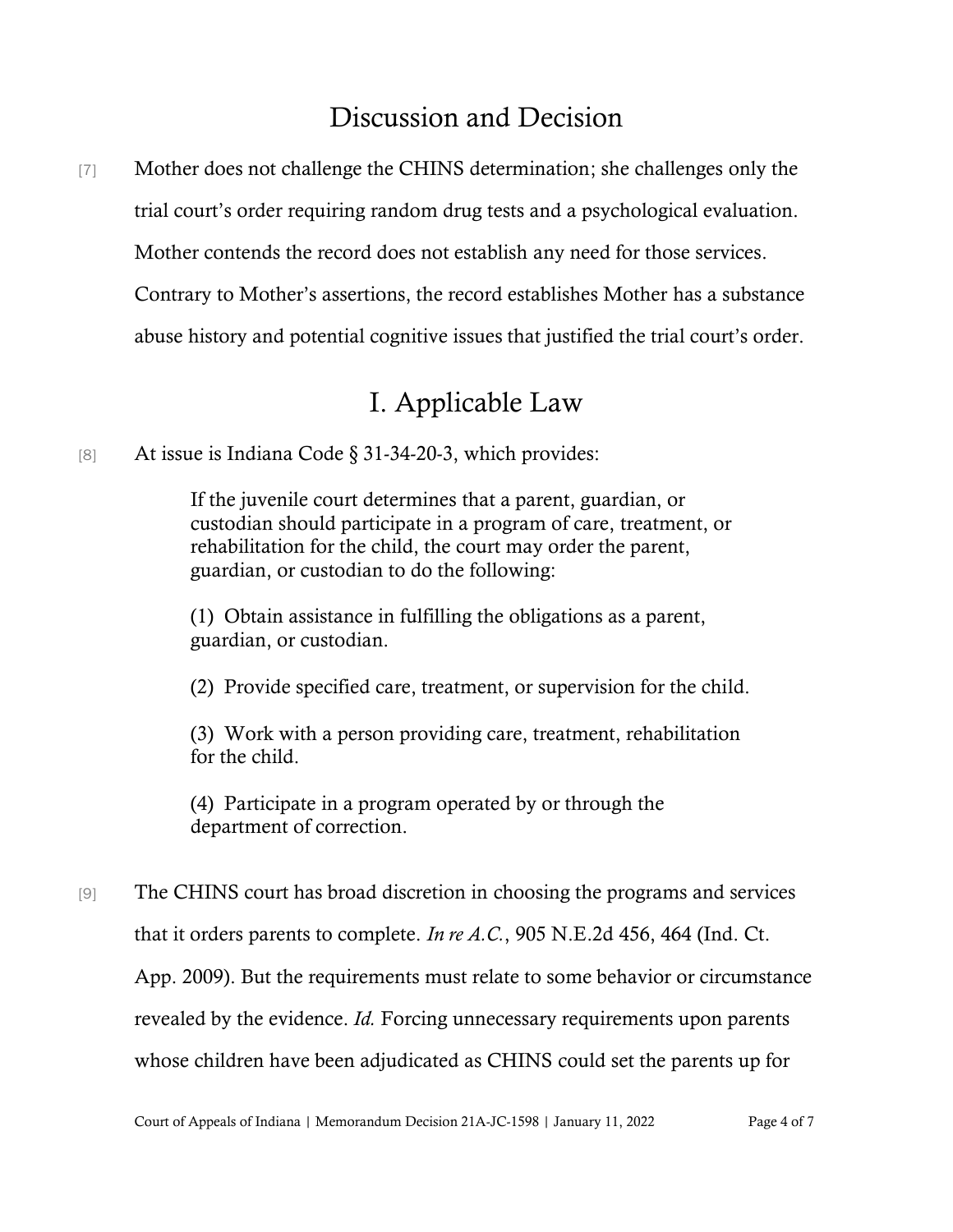failure, with dire consequences such as the termination of their parental rights. *Id.* at 464-65. An order requiring a parent to engage in particular services is reviewed on appeal for an abuse of discretion. *Matter of R.G.*, 130 N.E.3d 1171, 1181 (Ind. Ct. App. 2019), *trans. denied*.

# II. Propriety of Services

- [10] Mother contends the trial court abused its discretion in ordering the drug testing and psychological examination because the record contains no evidence that she is a person with substance abuse problems or mental illness. Mother focuses on evidence suggesting that Mother and Father were not impaired at the time of removal. But dispositional requirements are not limited by the allegations at the onset of the CHINS action. *See A.C.*, 905 N.E.2d at 464. Mother ignores evidence in the record of her behavior and circumstances suggesting drug testing and a psychological evaluation were merited.
- [11] Mother's substance abuse prompted an earlier CHINS proceeding—opened in 2019 and closed a year later—involving the two older children. At the time, both parents smoked "a little bit of marijuana." Tr. Vol. II, p. 57. Mother admitted in that proceeding that the family needed assistance from DCS to provide her two children with a safe, stable, and drug-free living environment. App. Vol. II, pp. 131-32. In fact, Mother agreed to undergo random drug testing in that case, which closed just nine months before the present CHINS action was opened. Exhs., p. 15. Mother and Father later told a service provider in the present case that the earlier CHINS proceeding involved positive drug tests for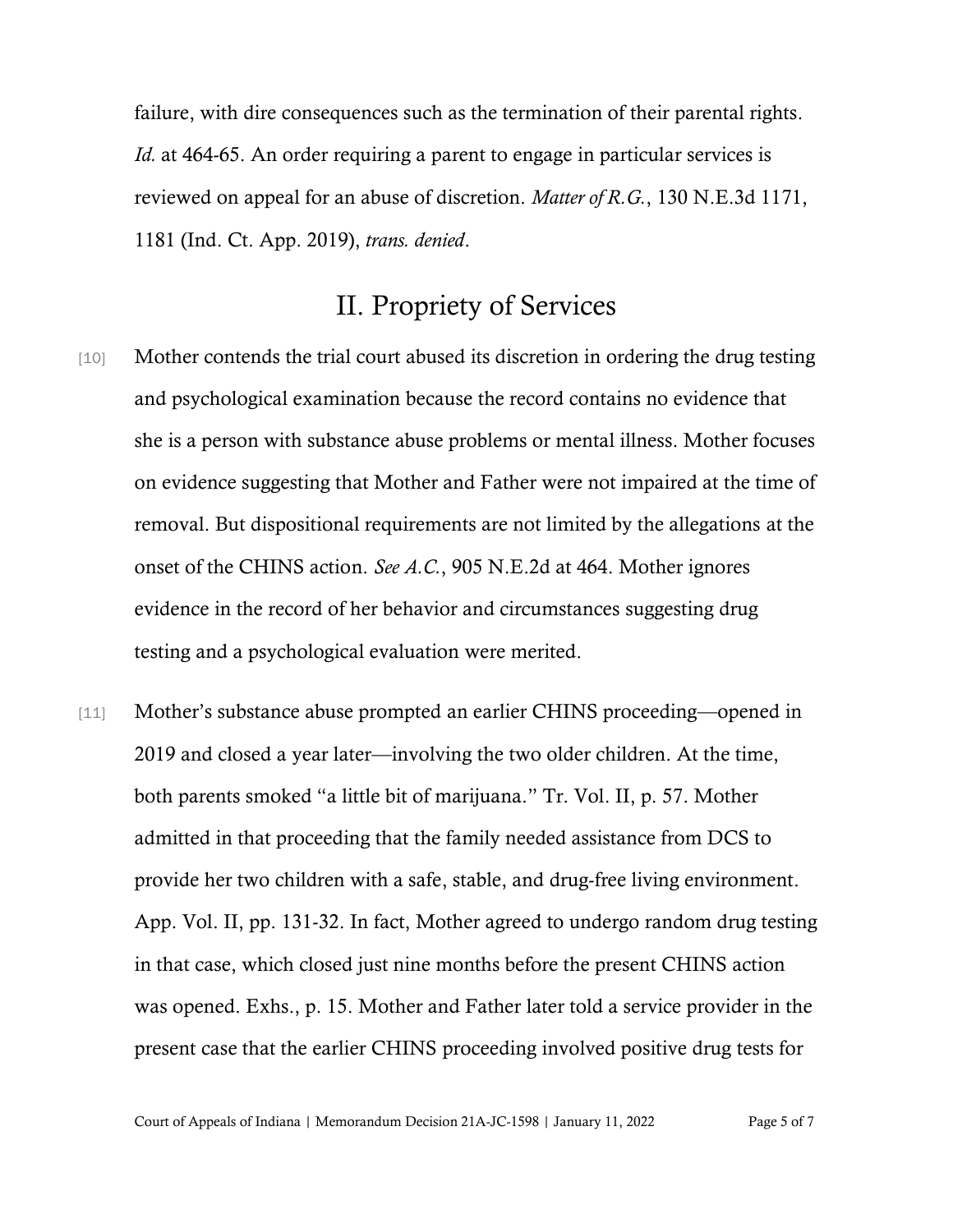cocaine. However, both parents denied having substance abuse problems and alleged that someone had laced their marijuana blunt with cocaine without their knowledge.

- [12] Also, when the children escaped from the first motel, the DCS investigator was concerned that Mother was impaired and requested that Mother undergo a drug screen. Mother refused that screen as well as another screen requested by DCS when she was jailed after the second toddler escape. Given Mother's prior drug use, her agreed submission to random drug testing only two years earlier, and the investigator's unresolved concerns about her sobriety, the trial court was justified in again ordering Mother to undergo random drug testing.
- [13] The record also reveals troubling behavior by Mother that justified the trial court's order of psychological testing. Mother's family case manager was concerned that Mother did not recognize her children's needs, given gaps in her care of them. Mother also displayed difficulty in following directions and resistance to suggested changes. For instance, she exposed the children to secondhand smoke, contrary to doctor's orders, and did not use a readily available inhaler for one child when he needed it. Mother's case manager believed Mother's conduct might be attributable to cognitive issues, which could be detected through a psychological evaluation. The twins showed "global" developmental delays, for which heredity was one possible cause. Tr. Vol. II, p. 113.